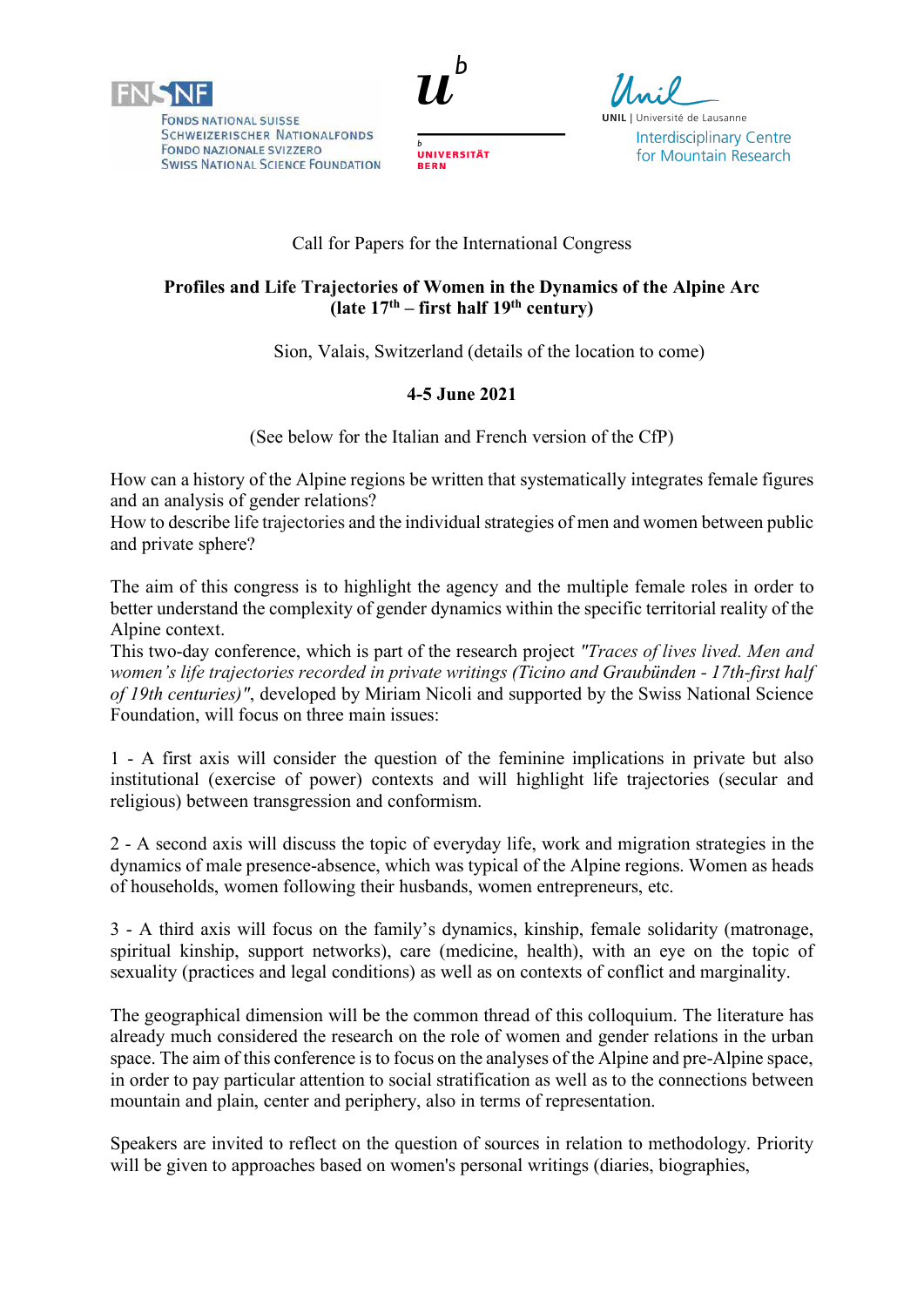correspondences, family and account books), but also on juridical testimonies and trials as preserved in archives. The colloquium will also provide an opportunity to reflect on female literacy, considering the critical aspects resulting from the lack of explicit textual sources dealing with women's biographies.

Finally, this conference intends to propose a transversal and critical reflection on women's trajectories in their complexity between adaptation to the norm, conflict or rupture, in order to problematize totalizing analytical models. Life stories, if contextualized with ability, with micro-historical and gender-sensitive approaches, represent the place where women emerge from anonymity and escape the risk of generalization.

### Presentation procedures

Communication proposals should include a title and an abstract of about 2,500 characters, as well as a short personal presentation (up to 2,000 characters, including function, institutional affiliation, main publications, e-mail). To be submitted to Miriam Nicoli (miriam.nicoli@hist.unibe.ch) before  $1<sup>st</sup>$  September 2020.

Notification of inclusion in the conference will be sent by November 2020.

### Form

The presentations will last 20 minutes and can be given in Italian, French or English (PowerPoint presentations must be in English).

It is planned to publish a selection of the papers presented, taking into account the opinion of the Scientific Committee and external evaluators. Therefore, we invite you to propose original and unpublished research.

### Practical arrangements

The organization of the conference will cover the cost of two overnight stays at a hotel (in case the participant´s university does not take charge) and meals. Travel expenses should, as far as possible, be borne by the participants.

### Organising Committee

Stefania BIANCHI, Archivio storico ticinese Jasmina CORNUT, University of Lausanne Miriam NICOLI, University of Bern

### Scientific Committee

Patrizia AUDENINO, Università degli Studi di Milano Dionigi ALBERA, University of Aix-Marseille Stefania BIANCHI, Archivio storico ticinese Jasmina CORNUT, University of Lausanne Sandro GUZZI-HEEB, University of Lausanne Miriam NICOLI, University of Bern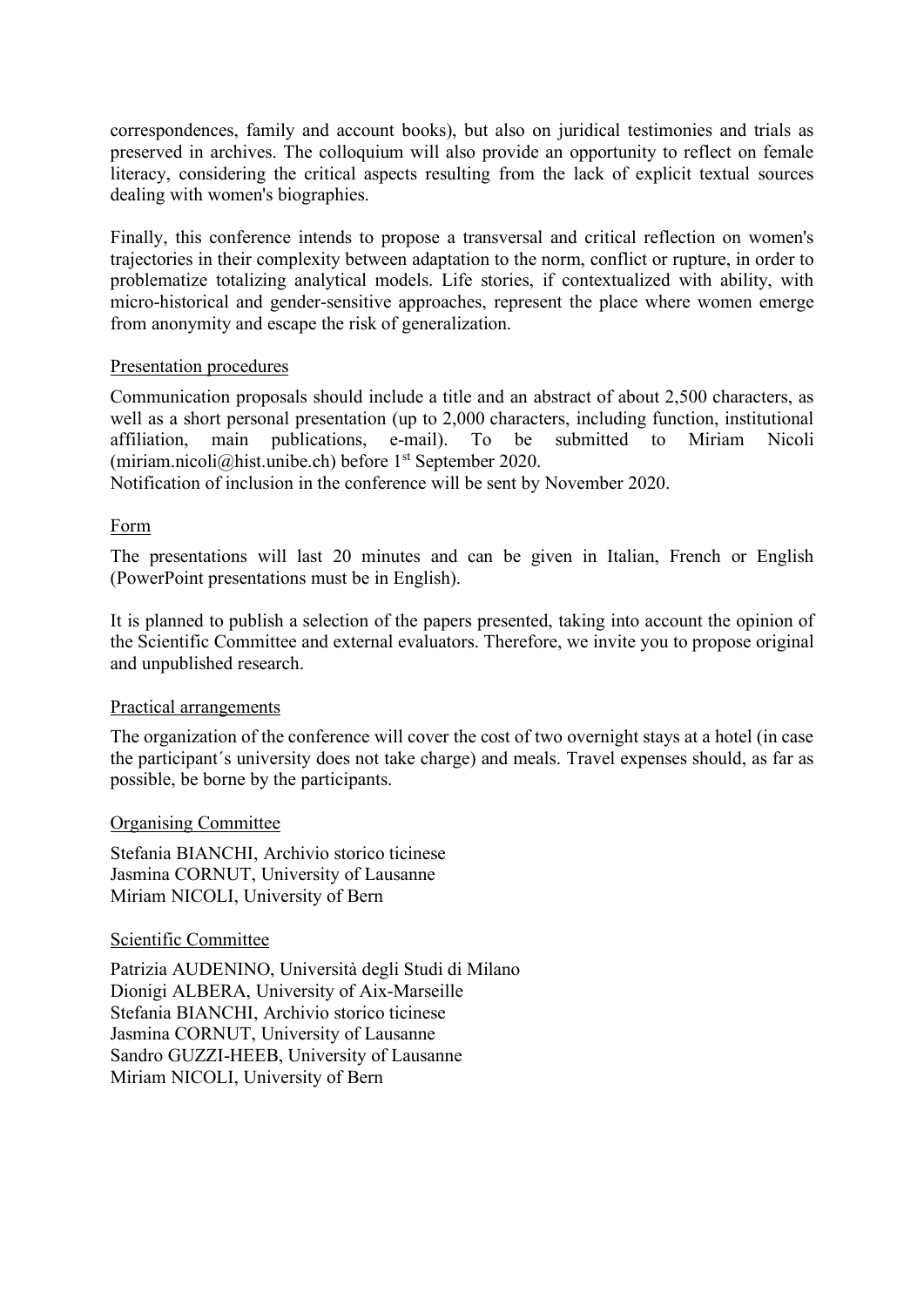Call for papers per il congresso internazionale

# **Profili e percorsi femminili nelle dinamiche dell'arco alpino (XVI-inizio XIX secolo)**

Sion, Vallese, Svizzera (precisioni sul luogo seguiranno)

### **4-5 giugno 2021**

Come scrivere una storia delle regioni alpine che integri sistematicamente le figure femminili e un'analisi dei rapporti di genere? Come descrivere i percorsi di vita e le strategie individuali degli uomini e delle donne tra spazio pubblico e privato?

Con questo congresso incentrato sul periodo moderno si vuole riflettere sui molteplici ruoli femminili, l'agency delle donne e sulle dinamiche uomo-donna nelle loro complessità andando a indagare una realtà territoriale particolare.

Il congresso, che si inserisce nel progetto di ricerca *"Traces de vie vécues. Parcours d'hommes et de femmes au prisme des écrits du for privé (Tessin et Grisons – fin XVIIe -première moitié XIXe siècles)"* elaborato da Miriam Nicoli e sostenuto dal Fondo Nazionale Svizzero per la ricerca scientifica, è organizzato intorno a tre tematiche principali.

1 - Un primo asse solleverà la questione dei ruoli femminili nell'ambito di contesti famigliari ma anche istituzionali (esercizio dei poteri) e delle traiettorie di vita (laica e religiosa) tra trasgressione e conformismo.

2 - Un secondo asse discuterà il tema della quotidianità, del lavoro e delle strategie migratorie nella dicotomia presenze-assenze. Donne capofamiglia, donne che seguono i mariti, donne imprenditrici, ecc.

3 - Un terzo asse studierà più precisamente le dinamiche familiari, di parentela, di solidarietà femminile (*matronage*, parentela spirituale, reti di sostegno), di cura (medicina, salute), aprendo alla tematica della sessualità (pratiche e condizioni giuridiche), circostanze di conflittualità e marginalità.

La dimensione geografica è un fattore importante. La letteratura ha già dato ampio spazio alle ricerche sul ruolo delle donne e i rapporti di genere nello spazio cittadino. Durante i due giorni del congresso si vuole piuttosto discutere dello spazio alpino e prealpino da leggersi secondo differenziati punti di vista, senza dimenticare la stratificazione sociale, così come le, connessioni montagna-pianura, centro-periferia pure in termini di rappresentazione.

Si invitano inoltre le relatrici e i relatori a riflettere sulla questione delle fonti in relazione alla metodologia. Saranno considerati con particolare interesse gli approcci che utilizzano scritture femminili, egodocumenti (diari, biografie, corrispondenza, libri di famiglia e contabili, ma anche testimonianze e processi conservati negli archivi). L'incontro vuole dare spazio anche alle riflessioni sulla *literacy*, considerando gli aspetti critici conseguenti l'assenza di fonti testuali esplicite che trattano biografie femminili.

Il congresso intende proporre una riflessione trasversale e critica sui percorsi femminili e la loro complessità tra adeguamento alla norma, conflitto e rottura, allo scopo di problematizzare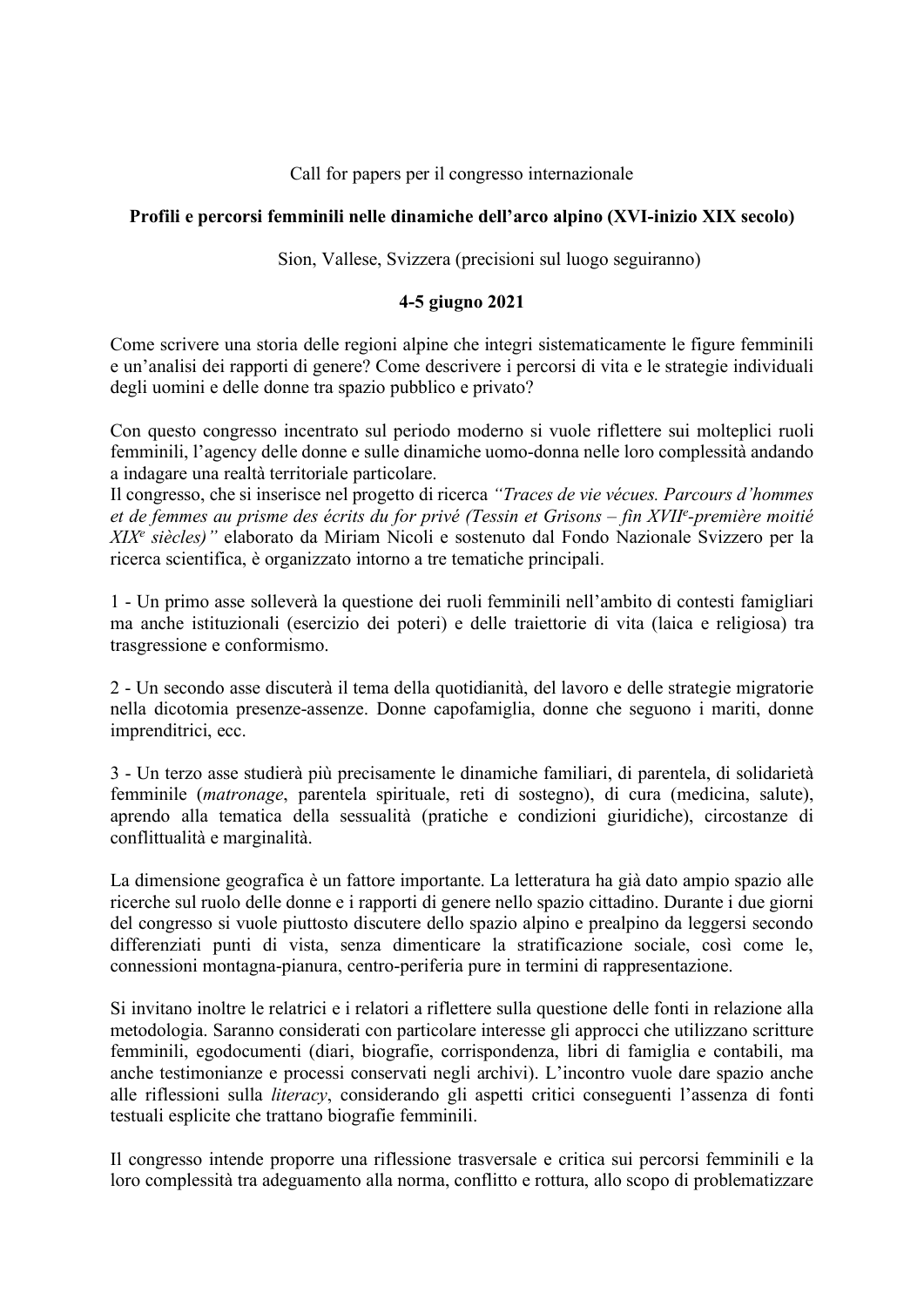modelli analitici totalizzanti. Le storie di vita se sapientemente contestualizzate con approcci microstorici e attenti alla dimensione di genere rappresentano infatti il luogo nel quale le donne escono dall'anonimato e sfuggono al rischio della generalizzazione.

## Procedure di presentazione

Le proposte di comunicazione comprenderanno un titolo e una sintesi di circa 2500 caratteri, nonché una breve presentazione personale (circa 2000 caratteri, compresi funzione, appartenenza istituzionale, pubblicazioni principali, e-mail). Esse devono essere inviate a Miriam Nicoli (miriam.nicoli@hist.unibe.ch) entro il 1° settembre 2020.

I risultati della selezione saranno comunicati nel corso del mese di novembre 2020.

### Forma

Le presentazioni avranno una durata di 20 minuti. Le lingue della conferenza saranno l'italiano, il francese e l'inglese (il PowerPoint dovrà in ogni caso presentare i contenuti in inglese).

Le organizzatrici intendono pubblicare una scelta dei contributi presentati, considerando il parere del comitato scientifico e di valutatori esterni. In tal senso si invita a proporre ricerche innovative e originali.

### Disposizioni pratiche

L'organizzazione della conferenza coprirà due notti in hotel (se l'università del relatore o della relatrice non prevede una possibilità di rimborso), i pasti, mentre i costi di viaggio dovranno essere, nel limite del possibile, a carico dei partecipanti.

### Comitato organizzativo

Stefania BIANCHI, Archivio Storico Ticinese Jasmina CORNUT, Università di Losanna Miriam NICOLI, Università di Berna

### Comitato Scientifico

Patrizia AUDENINO, Università degli Studi di Milano Dionigi ALBERA, Università d'Aix-Marseille Stefania BIANCHI, Archivio Storico Ticinese Jasmina CORNUT, Università di Losanna Sandro GUZZI-HEEB, Università di Losanna Miriam NICOLI, Università di Berna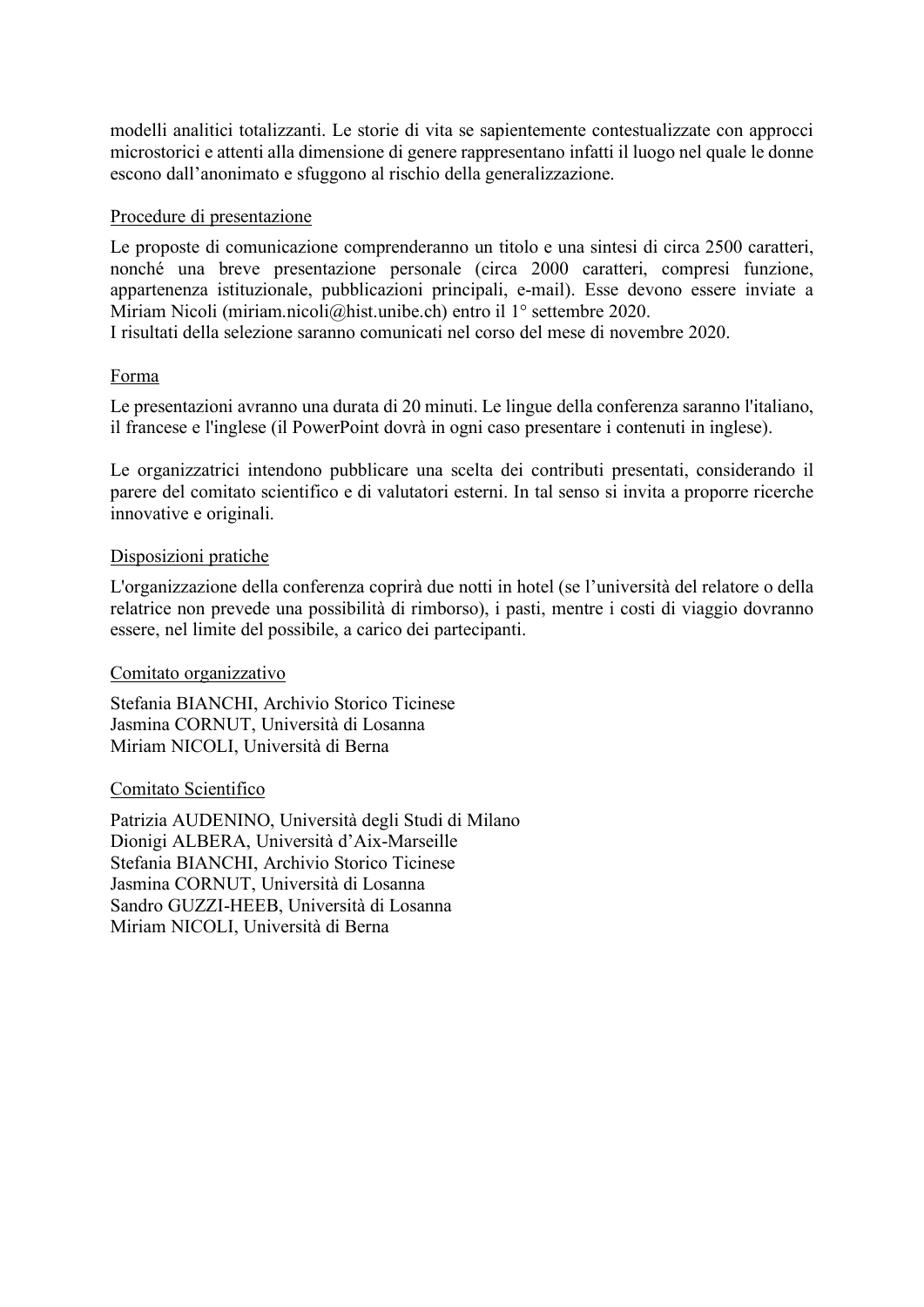### Appel à communications pour le congrès international

### **Profils et parcours des femmes dans les dynamiques de l'arc alpin (XVIe-début XIXe siècle)**

Sion, Valais, Suisse (précisions sur le lieu à venir)

# **4-5 juin 2021**

Comment écrire une histoire des régions alpines qui intègrerait de façon systématique des figures féminines et une analyse des relations de genre ? De quelle manière décrire les parcours de vie et les stratégies individuelles des hommes et des femmes entre espace public et espace privé ?

Ce colloque axé sur l'époque moderne et le XIXe siècle veut mettre en lumière l'agentivité ainsi que les rôles multiples des femmes, saisir les dynamiques de genre dans leur complexité au sein de la réalité territoriale particulière que représente le contexte alpin.

Ces deux journées scientifiques, qui s'inscrivent dans le projet de recherche « *Traces de vie vécues. Parcours d'hommes et de femmes au prisme des écrits du for privé (Tessin et Grisons – fin XVIIe -première moitié XIXe siècles) »* élaboré par Miriam Nicoli et soutenu par le Fonds national suisse de la recherche scientifique, s'articuleront autour de trois grandes problématiques :

1 - Un premier axe posera la question des implications féminines dans les contextes privés mais aussi institutionnels (exercice du pouvoir) et mettra en évidence des trajectoires de vie (laïques et religieuses) entre transgression et conformisme.

2 - Un deuxième axe abordera la problématique de la vie quotidienne, du travail et des stratégies migratoires dans des contextes de présence ou d'absence masculine : femmes cheffes de famille, femmes qui suivent leurs époux, femmes entrepreneures, etc.

3 - Un troisième axe étudiera plus précisément les dynamiques liées à la famille, à la parenté, et à la solidarité féminine (matriarcat, parenté spirituelle, réseaux de soutien), de soin (médecine, santé), avec une ouverture vers les thèmes de la sexualité (pratiques et conditions juridiques) ainsi que vers des contextes de conflits et de marginalité.

La dimension géographique constituera le fil rouge de ce colloque. La recherche historique a accordé une place importante à l'étude du rôle des femmes et des relations entre les sexes dans l'espace urbain. Ces deux journées de conférences ont pour objectif de recentrer les analyses sur l'espace alpin ainsi que préalpin, et de porter une attention particulière à la stratification sociale, ainsi qu'aux connexions entre montagne et plaine, centre et périphérie, cela également en termes de représentations.

Les contributeurs.trices seront également invité.e.s à réfléchir à la question des sources et de la méthodologie. La priorité sera accordée aux approches qui se fondent sur des écrits personnels féminins (journaux intimes, biographies, correspondance, livres de famille et comptables), mais aussi sur des témoignages et procès issus des sources judiciaires, conservés dans les archives. Le colloque présentera également l'opportunité de réfléchir aux thèmes liés à la *literacy*, en